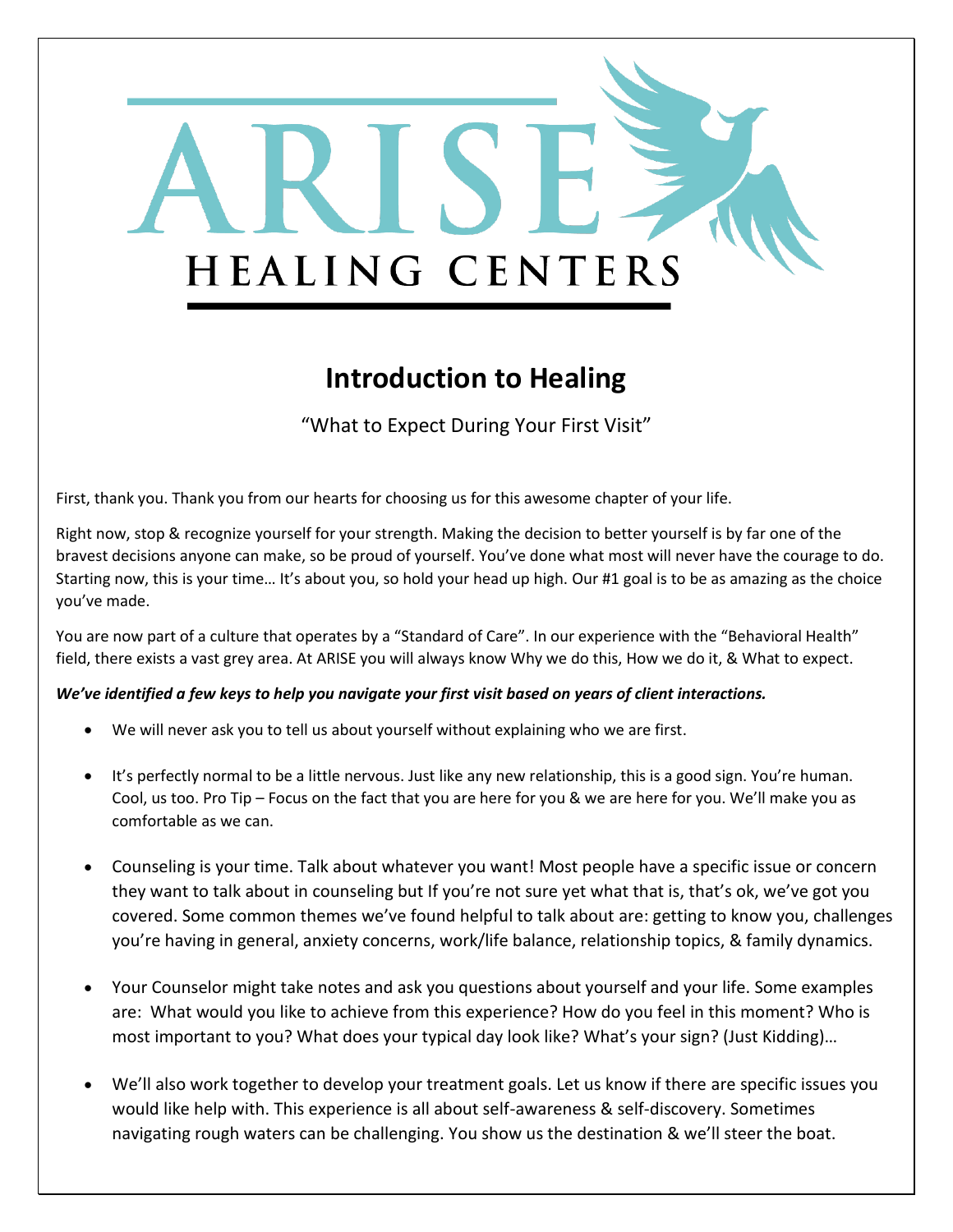

# Standard of Care

- Always Provide a Clear Definition of Our Practice
- Provide a Safe, Comfortable & Confidential Space for Healing
- Qualified Professionals Practicing Proven Methods
- Strive for a Consistent Experience for Every Client Every Time
- Focus on Equality between Therapist & Client
- Professionalism, Courtesy, & Respect for All
- Utilization of a Comprehensible Process Based on Proven Methodology
- Create a Clear & Easily Explainable Pathway of Healing
- Goal of A Full Recovery for Everyone & Ongoing Support
- Respect For All Ideologies, Belief Systems & Values
- Consistent Focus on an Authentic & Empathetic Interaction
- Respect For each Client as an Individual Having an Individual Experience

Basically, we want you to feel like you just got a big hug from a fuzzy bear riding a Pegasus, every time…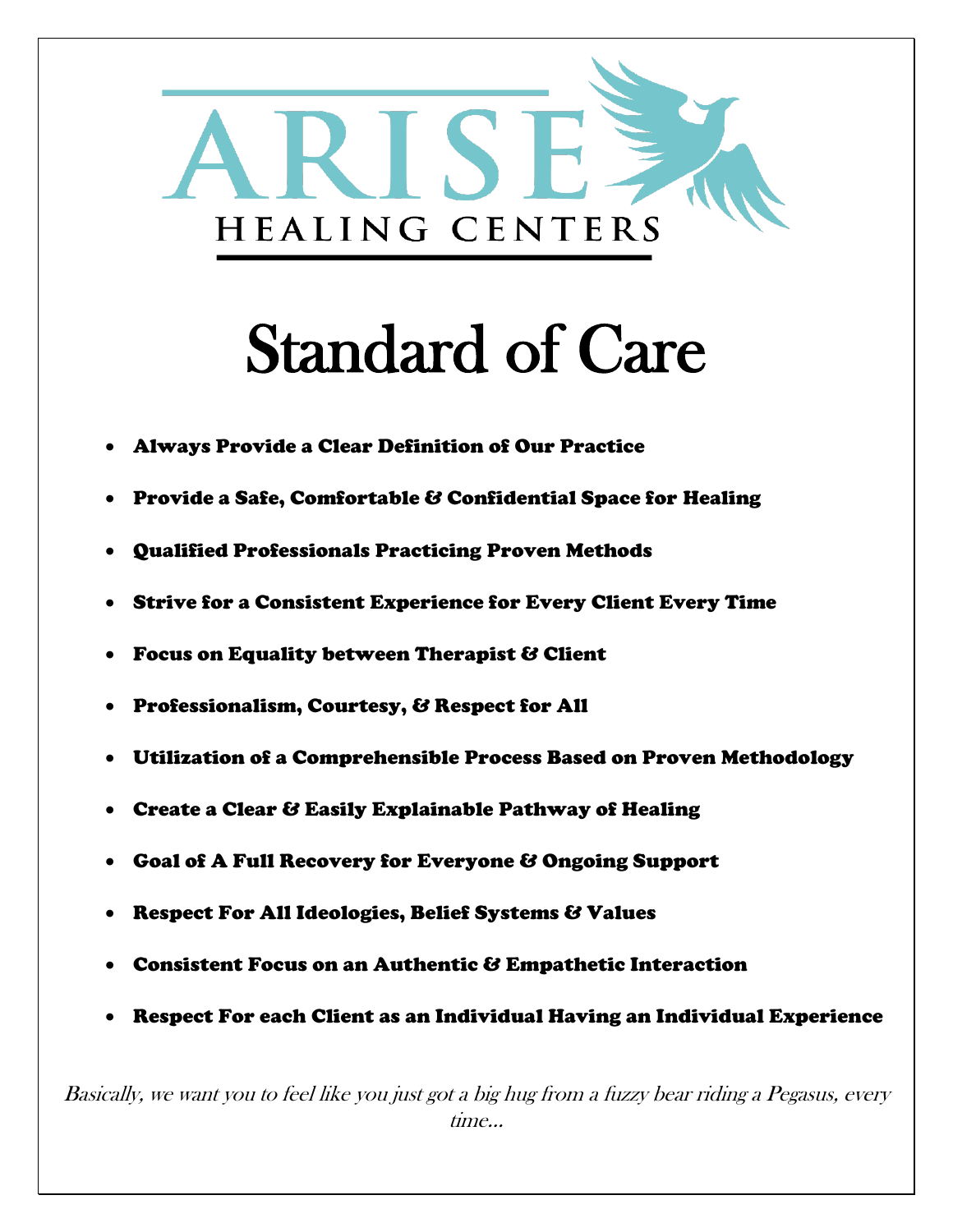

#### **Client Information**

At Arise, we want to learn about You from You. Please feel free to share any information about your identity to facilitate the best healing experience.

|                                                                 | DOB: 2000 |
|-----------------------------------------------------------------|-----------|
| Preferred Name or Nickname:                                     |           |
|                                                                 |           |
|                                                                 |           |
|                                                                 |           |
|                                                                 |           |
| $City$ $City$ $State$ $Zip$ $Zip$                               |           |
|                                                                 |           |
| Emergency Contact Name, Phone, Relationship                     |           |
| Ok to contact you by phone, text, and/or email? $\Gamma$ Yes No |           |
| $OK$ to leave message? Yes No                                   |           |
| How did you hear about us?                                      |           |
|                                                                 |           |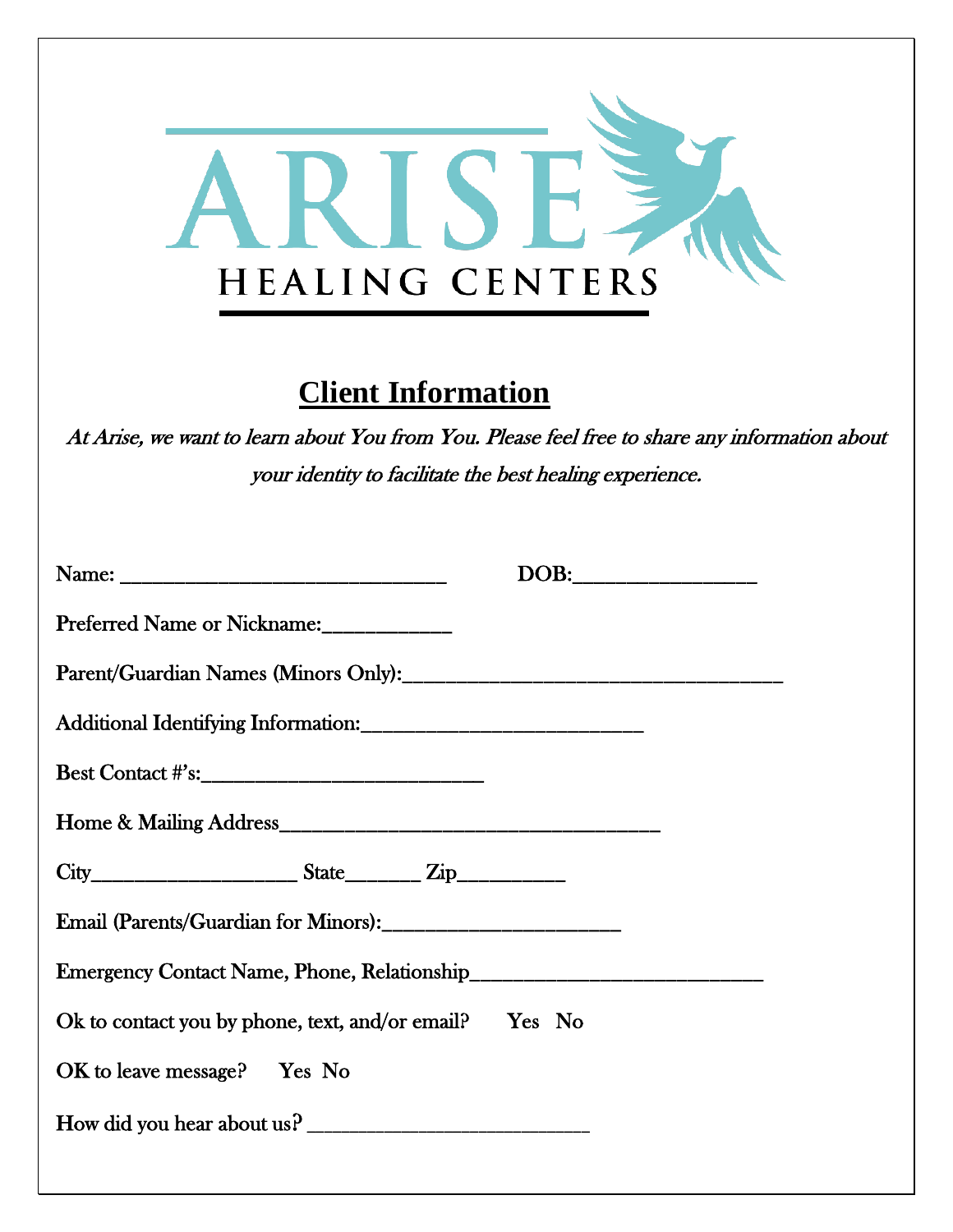## **Informed Consent for Assessment and Treatment**

HEALING CENTERS

#### **Introduction**

Welcome! I look forward to the opportunity to meet with you. Please review the information below carefully and make note of any questions you have. We can discuss these at our next session. In addition to informed consent, this form also contains information about the Health Insurance Portability and Accountability Act (HIPAA). HIPAA is a federal law that addresses the protection of your protected health information (PHI). After reading this form please initial and sign to indicate that you fully understand & agree to the agreement made between us.

#### **Psychotherapy Services**

Psychotherapy is based on a respectful and mutually collaborative relationship. Over the first few sessions I will work with you to identify your goals for treatment and I welcome any questions or concerns you may have. Finding the right "fit", is a very important part of counseling. If at any time you feel I am not a good "fit", you have the right to terminate counseling. Additionally, if I feel that as a Licensed Professional Counselor your needs may be better addressed by a professional who specializes in a various concern or type of therapy, I will give you a recommendation and/or referral. During the process of psychotherapy, I may draw upon multiple evidence-based approaches & modalities congruent with my training, background, & assessment of your treatment plan. Individual counseling sessions are all 50-55 minutes in duration.

#### **Financial \_\_\_\_\_\_\_\_\_ (Initial)**

You will be responsible for paying for any services provided that your insurance does not cover and/or any co-pays required. Counseling services not covered by your insurance provider or if you wish to pay for counseling out of pocket are offered at a rate \$150 per 50-55 minute counseling session. Cancelling appointments at the last minute or noshowing appointments are detrimental to therapeutic growth and our practice, for this reason missed appointments or appointments cancelled without 24 hour notice will be charged the full rate of your session. All receivable payments are payable to Dantia Wellness LLC DBA Arise Healing Centers. Any payment methods provided to us can be used to collect outstanding balances. Payment methods are processed & stored by MX Merchant/Priority Payments Incorporated.

#### **Limitations of Treatment \_\_\_\_\_\_\_\_\_(Initial)**

Therapy can provide many benefits. Risks are also present, and no specific outcome can be guaranteed. Many benefits can occur from therapy including reduction of unpleasant feelings or behaviors. Therapy often involves addressing difficult issues & unpleasant events. Feeling such as anger, sadness and frustration may occur, and it is not uncommon to grow and change behaviorally in different ways than expected. Please feel free to bring up any questions or concerns you have. I encourage you to engage in development and periodic review of your treatment goals & treatment plan.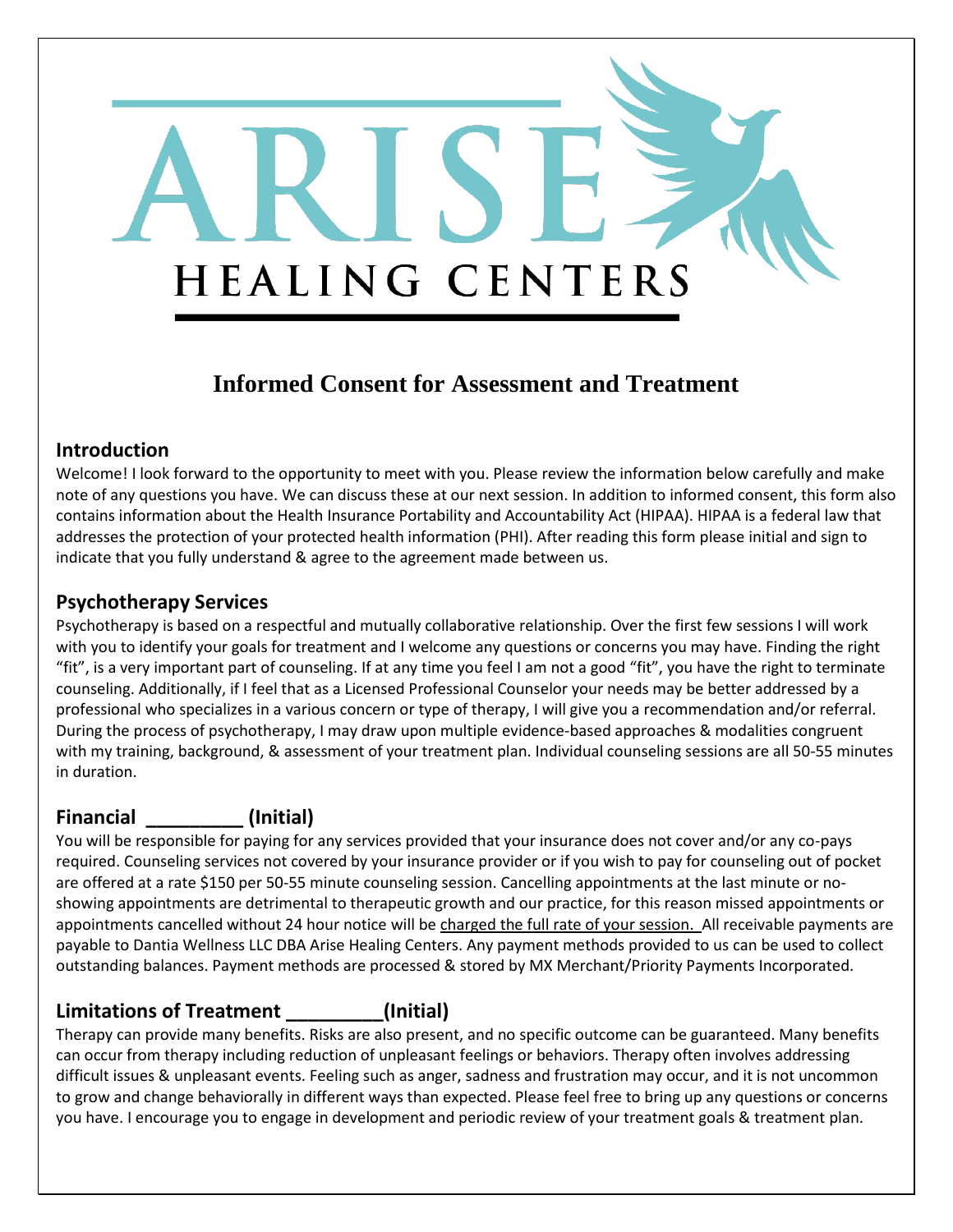#### **Consultation**

At times I may consult with other professionals regarding clients. Clients' names or identifying information A never disclosed. This is anonymous and done to provide you with the best care possible.

#### **CONFIDENTIALITY**

All information disclosed within psychotherapy sessions is confidential and cannot be disclosed to any other party without your (the patient's) written consent or revocation of consent, except when disclosure is required by law. If you are under the age of 18, confidentiality from your guardian cannot be guaranteed.

#### **Disclosure**

Some situations require that I disclose information shared in psychotherapy with appropriate parties. This includes the following situations: if I learn or have reasonable suspicion that a child, elder or dependent person is being abused or neglected; if I learn or have reasonable suspicion that a patient presents a danger either to self or others, or is gravely disabled.

#### **HIPAA Notice of Privacy Practices**

As a client your information is protected by the Health Information Portability Accountability Act (HIPAA). Your rights include access to your PHI, the right to request and review your PHI and the right to request, through written release of information, that your PHI be released to another party. If you are 18 years of age or older Arise Healing Centers will keep your records for 6 years, after which point your records will be destroyed in a confidential manner. If you are under the age of 18 your records will be kept for 3 years after your 18<sup>th</sup> birthday, or destroyed 6 years after treatment ends, whichever is longer.

#### **Professional Records**

You may request and obtain a copy of your records. You will be charged a professional fee for any time spent answering questions or preparing records. In the event that your record is requested for legal purposes for example, if I or your records are subpoenaed, I may need to release your information to the legal system. If you request that I send records to another party you must first sign a release of information form.

#### **Dual Relationships & Conflict of Interest**

If an event occurs where I learn that there is a conflict of interest and I am required to fulfill 2 roles of conflicting interest (for example, educator and psychotherapist) I may need to withdraw from providing psychotherapy services to you and provide you with a referral to another provider. In the event, that I am no longer able to provide you with services or feel that additional services may be beneficial I may provide you with referrals to other professionals.

#### **Telephone & Emergency Procedures**

My ability to return phone calls is limited so it is recommended you leave messages for me through the main office phone number. Phone calls exceeding 5 minutes will be billed at the negotiated professional rate. If you are experiencing an immediate crisis please call 911, contact your family physician, or the nearest hospital emergency room. The Crisis Response Network provides a 24/7 telephone hotline for those experiencing an immediate crisis @ (602) 222– 9444.

#### **Text, E-mail and Electronic Communication**

Communication via text, email or other means of electronic communication is not a secure means of protecting confidentiality. By signing you are stating you understand there is a risk of inadvertent disclosure of your protected health information and that you understand and accept this risk.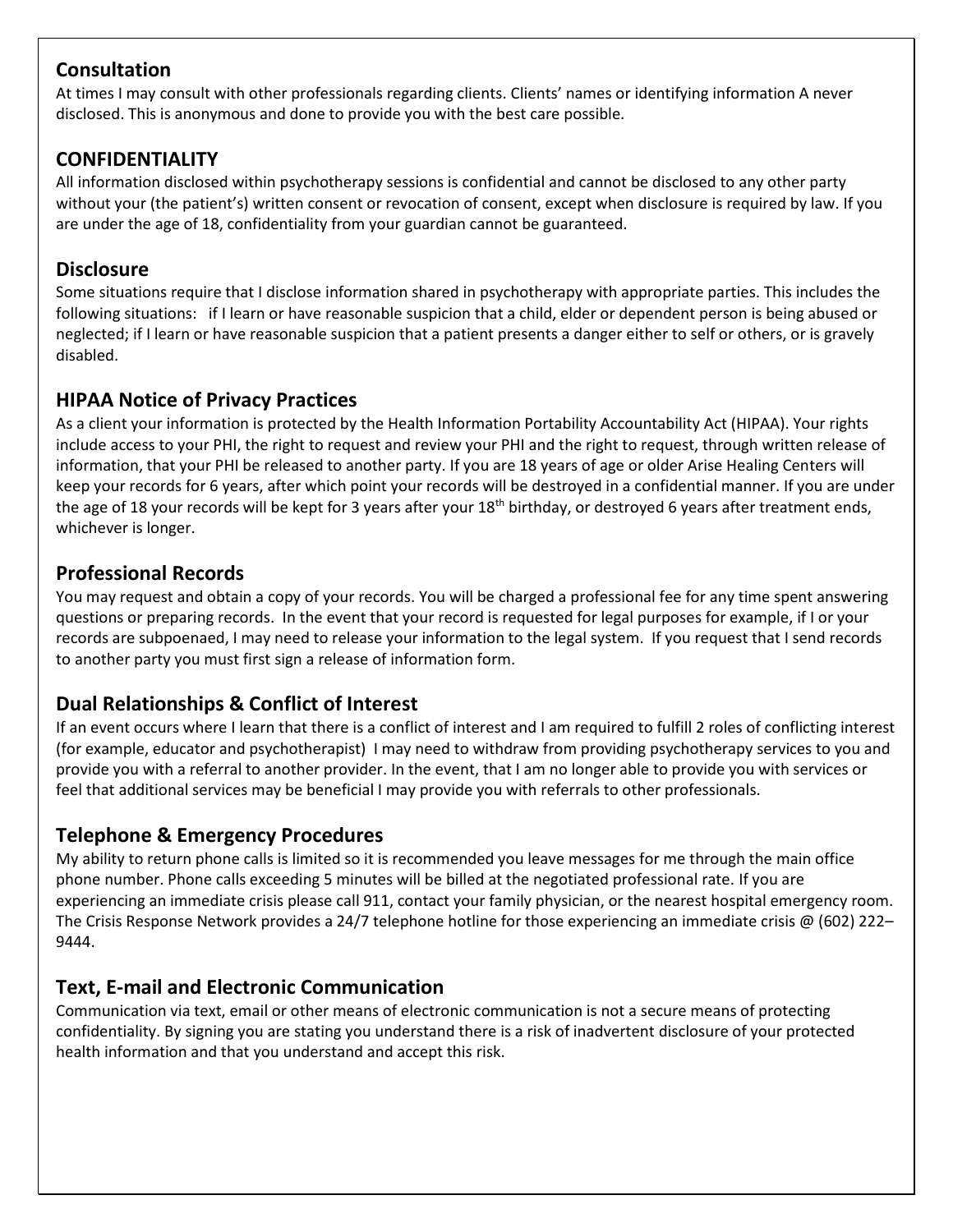#### **Forensic & Legal Action**

I am not an expert witness or forensic expert. I do not provide expert opinion for litigation including but not limited to; custody, visitation, mental status and/or other court related issues. In the event, that I am subpoenaed for a court matter you will be charged an hourly rate of \$150/hr. In addition, you will be charged for any phone calls exceeding 5 minutes and for any time spent preparing documents or reports, at an hourly rate of \$150/hr.

#### **Right to Refuse Service**

I maintain the right to refuse service to any client at any time. In the event, that a client appears to be under the influence of a substance at the time of psychotherapy, psychotherapy will be canceled, and the client will be responsible for paying for the canceled session. In the even that a client presents a danger to my safety I have the right to terminate services & provide a referral to another mental health professional. As a client you also have the right to terminate counseling at any time. In the event, that a minor under the age of 18 is attending counseling I must obtain consent from all parents and/or guardians for the minor client (and the most current "Legal Decision-Making Parenting Plan" for split households) to engage in counseling services.

I hereby understand & agree to abide by the **Informed Consent for Assessment and Treatment:**

| <b>Patient Signature</b>                        | Name (print) | <b>Date</b> |
|-------------------------------------------------|--------------|-------------|
| (Parent/Legal Guardian for Minors) Name (print) |              | <b>Date</b> |
| (Parent/Legal Guardian for Minors) Name (print) |              | <b>Date</b> |
| <b>Therapist Signature</b>                      | Name (print) | Date        |